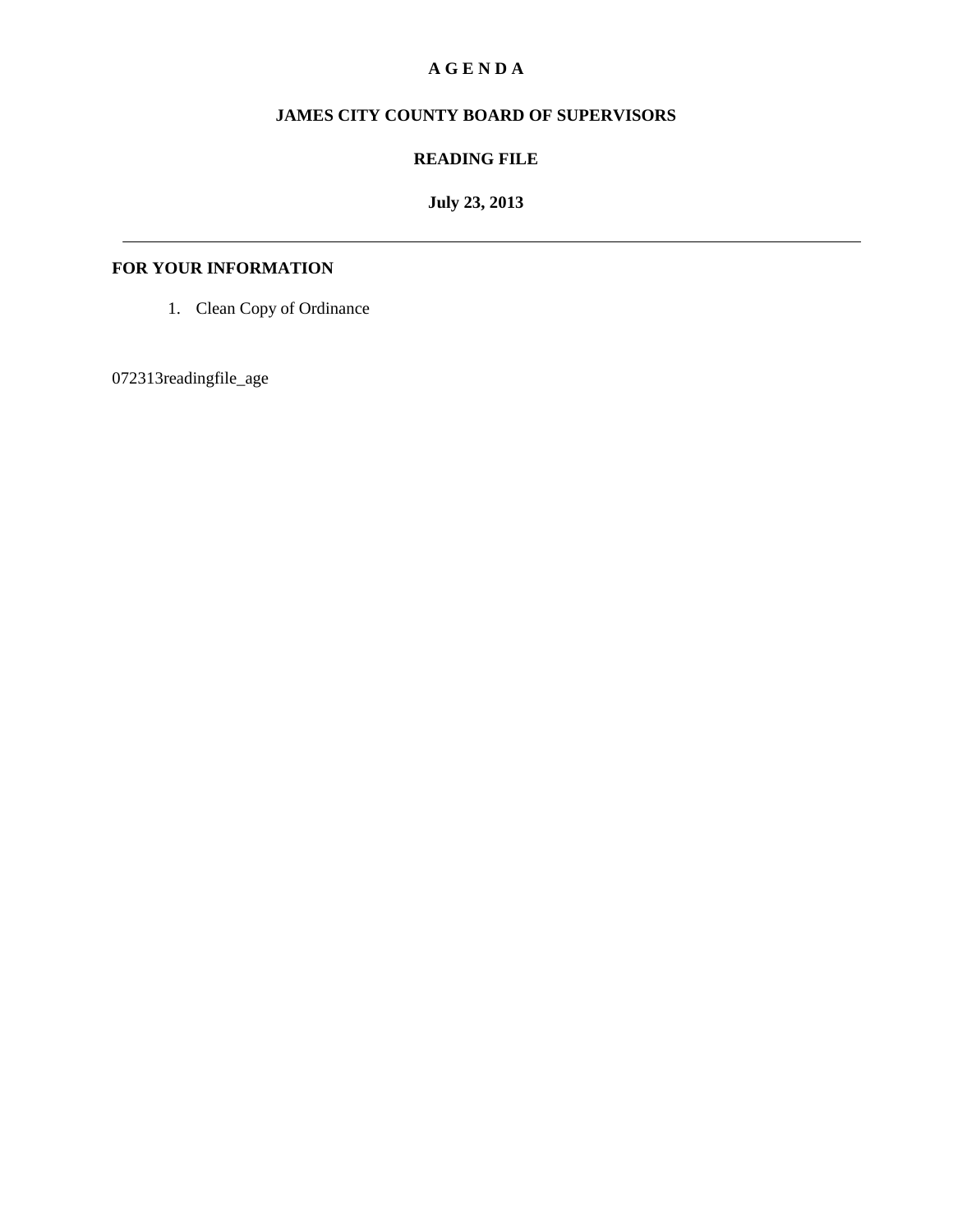ORDINANCE NO. \_\_\_\_\_\_\_\_\_\_\_\_\_

AN ORDINANCE TO AMEND AND REORDAIN CHAPTER 4, BUILDING REGULATIONS, OF THE CODE OF THE COUNTY OF JAMES CITY, VIRGINIA, BY AMENDING ARTICLE V, VIOLATIONS AND PENALTIES, SECTION 4-37, PENALTIES; SANCTIONS, INJUNCTIVE RELIEF, FINES.

BE IT ORDAINED by the Board of Supervisors of the County of James City, Virginia, that Chapter 4,

Building Regulations, is hereby amended and reordained by amending Section 4-37, Penalties; sanctions,

injunctive relief fines.

Chapter 4, Article 5 of the James City County Building Code

#### **Sec. 4-37. Penalties; sanctions, injunctive relief, fines.**

(a) It shall be unlawful for any person to violate any provision of the Virginia Uniform Statewide Building Code ("VUSBC") or fail to comply with any of the requirements thereof or erect, construct, alter or repair a building or structure in violation of an approved plan or directive of the building official or in violation of a permit or certificate issued under the VUSBC, and shall be punishable pursuant to section 36-106 of the Code of Virginia by the following:

(1) *Criminal sanctions*. Upon conviction, any owner or any other person, firm or corporation shall be guilty of a misdemeanor and shall be punished by a fine of not more than \$2,500.00. Any person convicted of a second offense committed within less than five years after a first offense shall be punished by a fine of not less than \$1,000.00 nor more than \$2,500.00. Any person convicted of a second offense committed within a period of five to ten years of a first offense shall be punished by a fine of not less than \$500.00 nor more than \$2,500.00. Any person convicted of a third or subsequent offense involving the same property committed within ten years of an offense shall be punished by confinement in jail for not more than ten days and a fine of not less than \$2,500.00 nor more than *\$5,000.00,* either or both. No portion of the fine imposed for such third or subsequent offense committed within ten years shall by suspended. Provisions requiring a minimum fine shall apply only to convictions for building code violations which cause a building or structure to be unsafe or unfit for human habitation.

#### (2) *Civil fines*:

(a) Any person who violates any provision of the building code and who fails to abate or remedy the violation promptly upon receipt of notice of the violation from the local enforcement officer shall be assessed a civil penalty in accordance with the following schedule:

1. Failure to obtain a building permit before work begins:

- b. Subsequent offenses for same violation .................................. \$350.00 per day
- 2. Failure to obtain a certificate of occupancy before commencement of occupancy: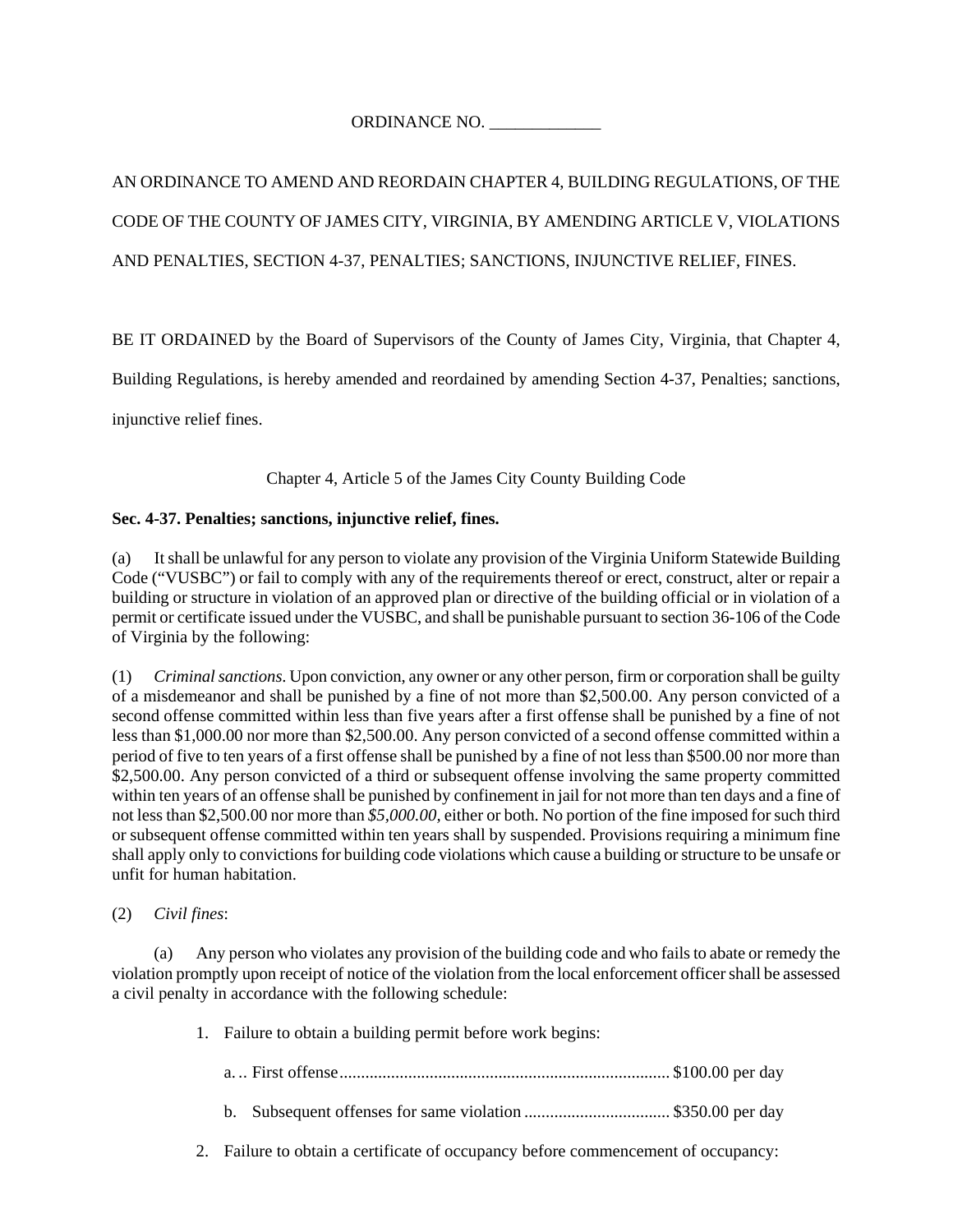|    | a.                                                         |  |  |
|----|------------------------------------------------------------|--|--|
|    | b.                                                         |  |  |
| 3. | Failure to obtain any required inspection:                 |  |  |
|    | a <sub>z</sub>                                             |  |  |
|    | b.                                                         |  |  |
| 4. | Violation of any other provision of Volume I of the VUSBC: |  |  |
|    |                                                            |  |  |
|    | b.                                                         |  |  |

 Each day during which a violation is found to exist shall be a separate offense. However, in no event shall specified violations arising from the same set of operative facts be charged more frequently than once in a tenday period and in no event shall a series of such violations result in civil penalties of more than \$4.000.00.

 Designation of a particular Code of Virginia violation for a civil penalty pursuant to this section shall be in lieu of criminal sanctions, and except for any violation resulting in injury to persons, such designation shall preclude the prosecution of a violation as a misdemeanor.

(b) Any person summoned for a scheduled violation may make an appearance in person or in writing by mail to the county treasurer prior to the date fixed for trial in court. Any person so appearing may enter a waiver of trial, admit liability, and pay the civil penalty established for the offenses charged. Such persons shall be informed of their right to stand trial and that a signature to an admission of liability will have the same force and effect as a judgment of court. As a condition of waiver of trial, admission of liability, and payment of a civil penalty, the violator and a representative of the locality shall agree in writing to terms of abatement or remediation of the violation within six months after the date of payment of the civil penalty.

If a person charged with a scheduled violation does not elect to enter a waiver of trial and admit liability, the violation shall be tried in the general district court in the same manner and with the same right of appeal as provided for by law. In any trial for a scheduled violation authorized by this section, it shall be the burden of the locality to show the liability of the violator by a preponderance of the evidence. An admission of liability or finding of liability shall not be a criminal conviction for any purpose.

(c) No provisions herein shall be construed to allow the imposition of civil penalties for:

1. Activities related to land development;

 2. Violations of any provisions of the local zoning ordinance relating to the posting of signs on public property or public right-of-ways; or

3. Violations resulting in the injury to any person or persons.